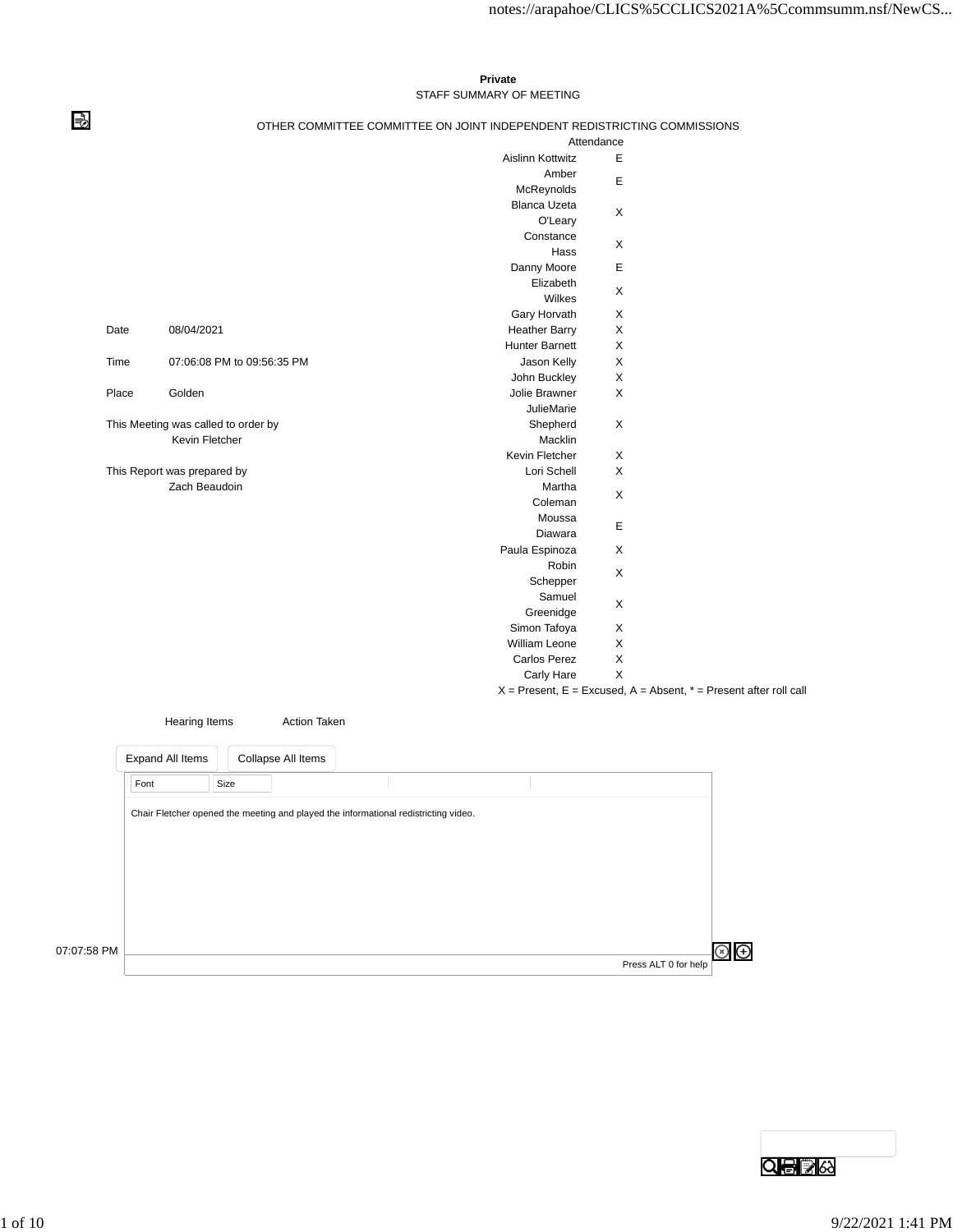|             | Font       | Size |                                                                                                                                                                                                                   |  |                      |                 |  |
|-------------|------------|------|-------------------------------------------------------------------------------------------------------------------------------------------------------------------------------------------------------------------|--|----------------------|-----------------|--|
|             |            |      | Chair Fletcher give an overview of the hearing rules and procedures.                                                                                                                                              |  |                      |                 |  |
|             |            |      |                                                                                                                                                                                                                   |  |                      |                 |  |
|             |            |      |                                                                                                                                                                                                                   |  |                      |                 |  |
|             |            |      |                                                                                                                                                                                                                   |  |                      |                 |  |
|             |            |      |                                                                                                                                                                                                                   |  |                      |                 |  |
|             |            |      |                                                                                                                                                                                                                   |  |                      |                 |  |
| 07:17:24 PM |            |      |                                                                                                                                                                                                                   |  | Press ALT 0 for help | $\circledast$   |  |
|             |            |      |                                                                                                                                                                                                                   |  |                      |                 |  |
|             | Font       | Size |                                                                                                                                                                                                                   |  |                      |                 |  |
|             | possible.  |      | Mario Nicolais, representing self, testified. Mr. Nicolais testified that he would like to see Lakewood whole or kept to as few districts as                                                                      |  |                      |                 |  |
|             |            |      |                                                                                                                                                                                                                   |  |                      |                 |  |
|             |            |      |                                                                                                                                                                                                                   |  |                      |                 |  |
|             |            |      |                                                                                                                                                                                                                   |  |                      |                 |  |
|             |            |      |                                                                                                                                                                                                                   |  |                      |                 |  |
| 07:21:02 PM |            |      |                                                                                                                                                                                                                   |  |                      | ⊗<br>⊕          |  |
|             |            |      |                                                                                                                                                                                                                   |  | Press ALT 0 for help |                 |  |
|             | Font       | Size |                                                                                                                                                                                                                   |  |                      |                 |  |
|             |            |      | Golden Mayor Laura Weinberg, representing self, testified. Mayor Weinberg asked the commissioners to keep the boundaries of their                                                                                 |  |                      |                 |  |
|             |            |      | municipalities whole within Jefferson County for the congressional district and whole in the senate districts.                                                                                                    |  |                      |                 |  |
|             |            |      |                                                                                                                                                                                                                   |  |                      |                 |  |
|             |            |      |                                                                                                                                                                                                                   |  |                      |                 |  |
|             |            |      |                                                                                                                                                                                                                   |  |                      |                 |  |
|             |            |      |                                                                                                                                                                                                                   |  |                      |                 |  |
| 07:28:18 PM |            |      |                                                                                                                                                                                                                   |  | Press ALT 0 for help | ⊗<br>⊕          |  |
|             |            |      |                                                                                                                                                                                                                   |  |                      |                 |  |
|             | Font       | Size |                                                                                                                                                                                                                   |  |                      |                 |  |
|             | districts. |      | Jeanne Nicholson, representing self, testified. Ms. Nicholson asked the commissions to use the continental divide as a dividing line for the                                                                      |  |                      |                 |  |
|             |            |      |                                                                                                                                                                                                                   |  |                      |                 |  |
|             |            |      |                                                                                                                                                                                                                   |  |                      |                 |  |
|             |            |      |                                                                                                                                                                                                                   |  |                      |                 |  |
|             |            |      |                                                                                                                                                                                                                   |  |                      |                 |  |
| 07:31:08 PM |            |      |                                                                                                                                                                                                                   |  |                      | ව<br>ල          |  |
|             |            |      |                                                                                                                                                                                                                   |  | Press ALT 0 for help |                 |  |
|             | Font       | Size |                                                                                                                                                                                                                   |  |                      |                 |  |
|             |            |      |                                                                                                                                                                                                                   |  |                      |                 |  |
|             |            |      | Ms. Diane Conaway, representing self, testified. Ms. Conaway testified that the current HD 25 is very competitive and should be<br>maintained. She'd like unincorporated Jefferson County to have representation. |  |                      |                 |  |
|             |            |      |                                                                                                                                                                                                                   |  |                      |                 |  |
|             |            |      |                                                                                                                                                                                                                   |  |                      |                 |  |
|             |            |      |                                                                                                                                                                                                                   |  |                      |                 |  |
|             |            |      |                                                                                                                                                                                                                   |  |                      |                 |  |
| 07:35:51 PM |            |      |                                                                                                                                                                                                                   |  |                      | $\odot$ $\odot$ |  |
|             |            |      |                                                                                                                                                                                                                   |  | Press ALT 0 for help |                 |  |
|             |            |      |                                                                                                                                                                                                                   |  |                      |                 |  |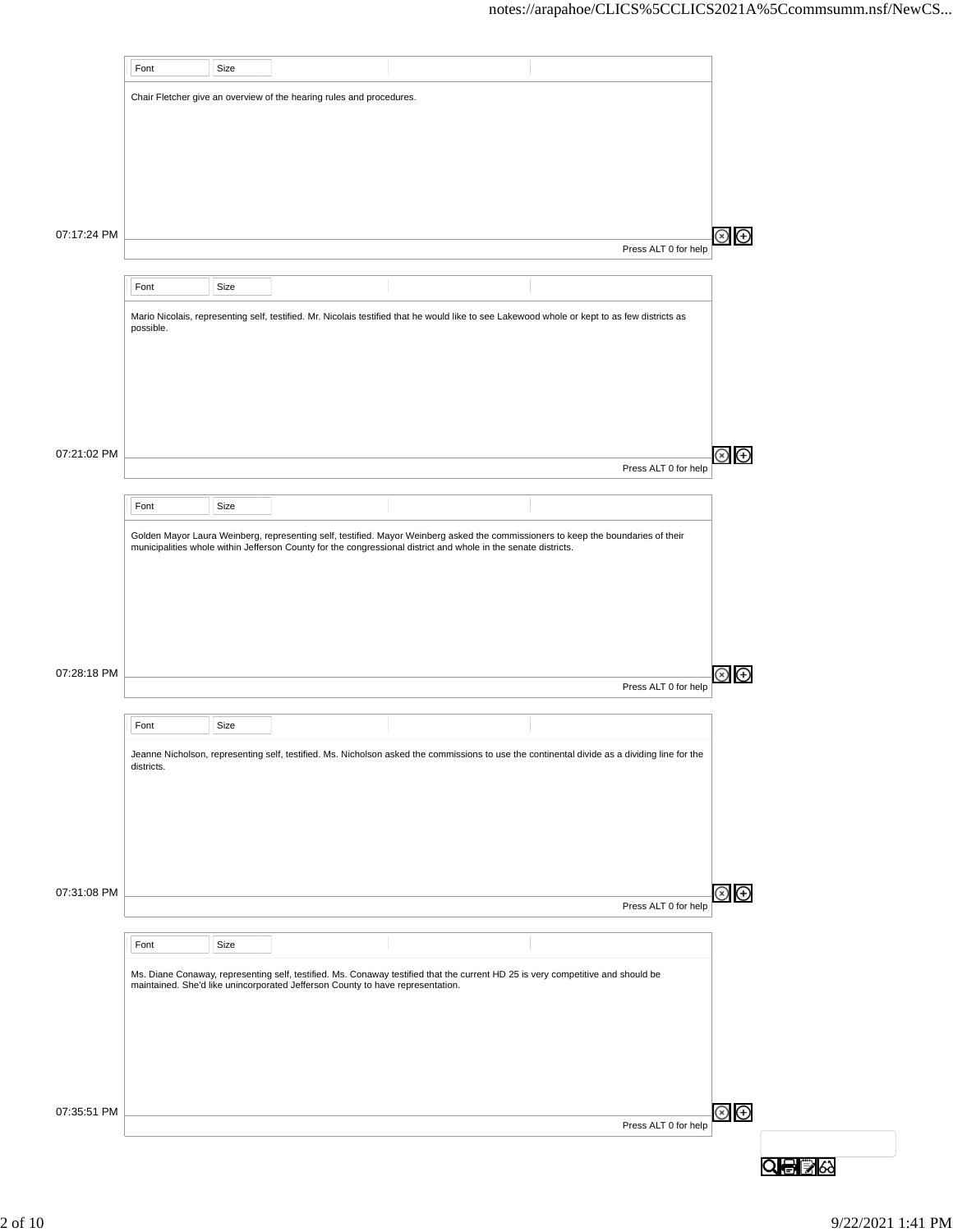|             | Font | Size |                                                                                                                                                                                                            |  |                                                                                                                                                                                                              |                |
|-------------|------|------|------------------------------------------------------------------------------------------------------------------------------------------------------------------------------------------------------------|--|--------------------------------------------------------------------------------------------------------------------------------------------------------------------------------------------------------------|----------------|
|             |      |      | Representative (Retired) Rob Witwer, representing self, testified. Mr. Witwer gave an overview of his participation and on the<br>Reapportionment Commission and insight into Amendments X & Y.            |  |                                                                                                                                                                                                              |                |
|             |      |      |                                                                                                                                                                                                            |  |                                                                                                                                                                                                              |                |
|             |      |      |                                                                                                                                                                                                            |  |                                                                                                                                                                                                              |                |
|             |      |      |                                                                                                                                                                                                            |  |                                                                                                                                                                                                              |                |
| 07:38:26 PM |      |      |                                                                                                                                                                                                            |  | Press ALT 0 for help                                                                                                                                                                                         | Θ              |
|             | Font | Size |                                                                                                                                                                                                            |  |                                                                                                                                                                                                              |                |
|             |      |      | Dr. Jim Dale, representing self, testified. Dr. Dale testified that he'd like all of the municipalities around Golden whole within one<br>congressional district. due to common services and partnerships. |  |                                                                                                                                                                                                              |                |
|             |      |      |                                                                                                                                                                                                            |  |                                                                                                                                                                                                              |                |
|             |      |      |                                                                                                                                                                                                            |  |                                                                                                                                                                                                              |                |
|             |      |      |                                                                                                                                                                                                            |  |                                                                                                                                                                                                              |                |
| 07:48:09 PM |      |      |                                                                                                                                                                                                            |  |                                                                                                                                                                                                              | Θ              |
|             |      |      |                                                                                                                                                                                                            |  | Press ALT 0 for help                                                                                                                                                                                         |                |
|             | Font | Size |                                                                                                                                                                                                            |  |                                                                                                                                                                                                              |                |
|             |      |      | Tom Hoffman, representing self, testified. Mr. Hoffman testified that he'd like to see all of Jefferson County in one congressional district.                                                              |  |                                                                                                                                                                                                              |                |
|             |      |      |                                                                                                                                                                                                            |  |                                                                                                                                                                                                              |                |
|             |      |      |                                                                                                                                                                                                            |  |                                                                                                                                                                                                              |                |
|             |      |      |                                                                                                                                                                                                            |  |                                                                                                                                                                                                              |                |
| 07:51:13 PM |      |      |                                                                                                                                                                                                            |  | Press ALT 0 for help                                                                                                                                                                                         | Θ              |
|             | Font | Size |                                                                                                                                                                                                            |  |                                                                                                                                                                                                              |                |
|             |      |      |                                                                                                                                                                                                            |  | Mr. Thomas Elliott, representing self, testified. Mr. Elliott testified that he would like Clear Creek County and Gilpin Counties together due<br>to their connections, partnerships, and similar interests. |                |
|             |      |      |                                                                                                                                                                                                            |  |                                                                                                                                                                                                              |                |
|             |      |      |                                                                                                                                                                                                            |  |                                                                                                                                                                                                              |                |
|             |      |      |                                                                                                                                                                                                            |  |                                                                                                                                                                                                              |                |
| 07:51:48 PM |      |      |                                                                                                                                                                                                            |  | Press ALT 0 for help                                                                                                                                                                                         | $\circledast$  |
|             | Font | Size |                                                                                                                                                                                                            |  |                                                                                                                                                                                                              |                |
|             |      |      |                                                                                                                                                                                                            |  | Mr. Casey Tighe, representing self, testified. Mr. Tighe testified that he'd like to see Jefferson County as a whole in congressional district.                                                              |                |
|             |      |      |                                                                                                                                                                                                            |  |                                                                                                                                                                                                              |                |
|             |      |      |                                                                                                                                                                                                            |  |                                                                                                                                                                                                              |                |
|             |      |      |                                                                                                                                                                                                            |  |                                                                                                                                                                                                              |                |
| 07:57:07 PM |      |      |                                                                                                                                                                                                            |  |                                                                                                                                                                                                              | $\circledcirc$ |
|             |      |      |                                                                                                                                                                                                            |  | Press ALT 0 for help                                                                                                                                                                                         |                |
|             |      |      |                                                                                                                                                                                                            |  |                                                                                                                                                                                                              |                |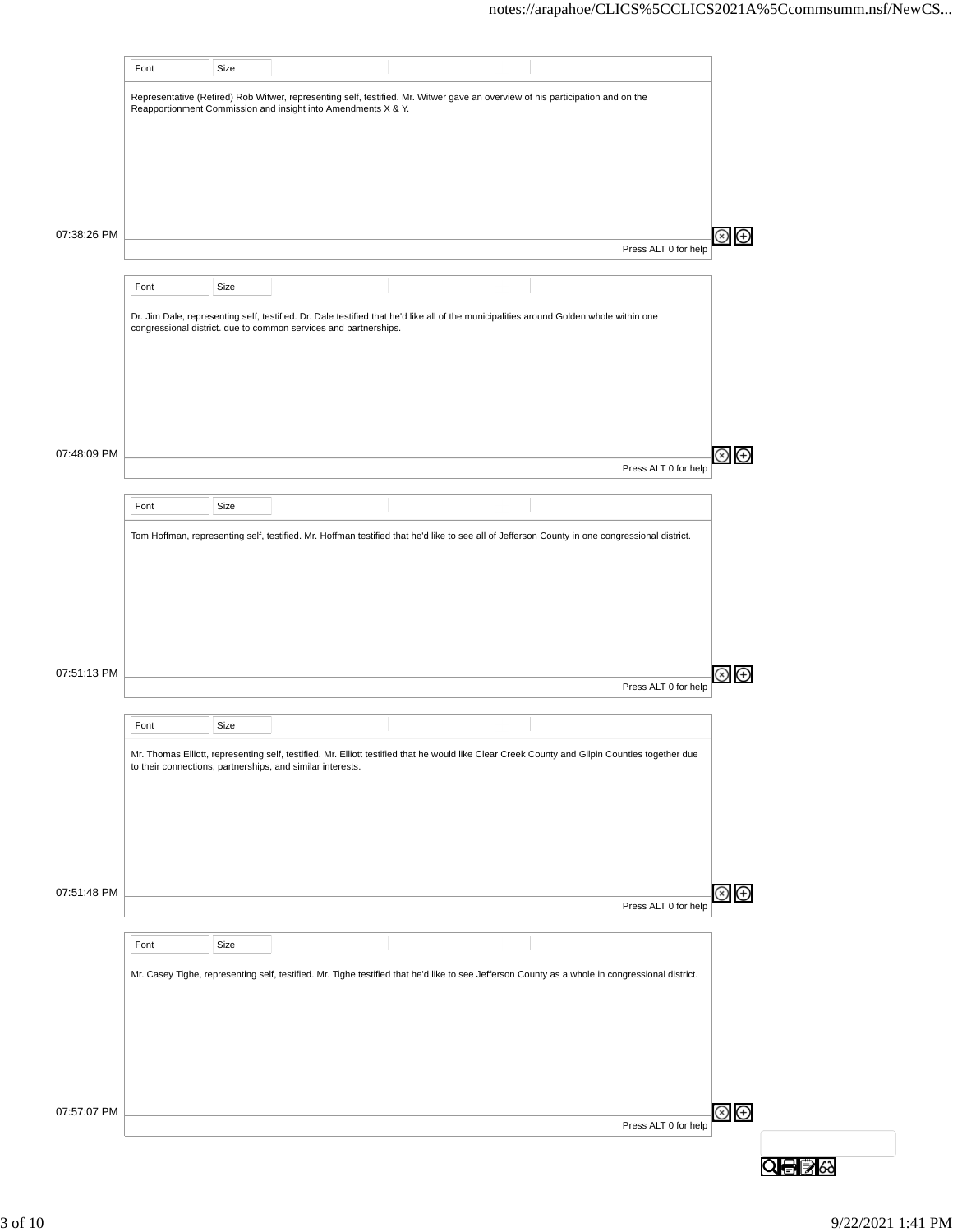|             | Font                                      | Size |                                                                     |                                                                                                                                              |                      |  |
|-------------|-------------------------------------------|------|---------------------------------------------------------------------|----------------------------------------------------------------------------------------------------------------------------------------------|----------------------|--|
|             | whole in the same congressional district. |      |                                                                     | Marjorie Sloan, representing self, testified. Ms. Sloan testified that Jefferson County communities work together and would like to remain   |                      |  |
|             |                                           |      |                                                                     |                                                                                                                                              |                      |  |
|             |                                           |      |                                                                     |                                                                                                                                              |                      |  |
|             |                                           |      |                                                                     |                                                                                                                                              |                      |  |
| 08:01:34 PM |                                           |      |                                                                     |                                                                                                                                              |                      |  |
|             |                                           |      |                                                                     |                                                                                                                                              | Press ALT 0 for help |  |
|             | Font                                      | Size |                                                                     |                                                                                                                                              |                      |  |
|             |                                           |      |                                                                     | Mrs. Janeece Hoppe, representing self, testified. Mrs. Hoppe testified why she wants all of Jefferson County to be in CD7.                   |                      |  |
|             |                                           |      |                                                                     |                                                                                                                                              |                      |  |
|             |                                           |      |                                                                     |                                                                                                                                              |                      |  |
|             |                                           |      |                                                                     |                                                                                                                                              |                      |  |
|             |                                           |      |                                                                     |                                                                                                                                              |                      |  |
| 08:04:50 PM |                                           |      |                                                                     |                                                                                                                                              | Press ALT 0 for help |  |
|             | Font                                      | Size |                                                                     |                                                                                                                                              |                      |  |
|             |                                           |      |                                                                     | Ms. Gail Wilson, representing self, testified. Ms. Wilson testified about her experience residing in unincorporated Jefferson County and     |                      |  |
|             |                                           |      | why she would like her area to be kept with Golden and Wheat Ridge. |                                                                                                                                              |                      |  |
|             |                                           |      |                                                                     |                                                                                                                                              |                      |  |
|             |                                           |      |                                                                     |                                                                                                                                              |                      |  |
|             |                                           |      |                                                                     |                                                                                                                                              |                      |  |
| 08:07:33 PM |                                           |      |                                                                     |                                                                                                                                              |                      |  |
|             |                                           |      |                                                                     |                                                                                                                                              | Press ALT 0 for help |  |
|             | Font                                      | Size |                                                                     |                                                                                                                                              |                      |  |
|             | requirements.                             |      |                                                                     | Mr. Michael Kraemer, representing self, testified. Mr. Kraemer testified that he doesn't believe the current maps fulfill the constitutional |                      |  |
|             |                                           |      |                                                                     |                                                                                                                                              |                      |  |
|             |                                           |      |                                                                     |                                                                                                                                              |                      |  |
|             |                                           |      |                                                                     |                                                                                                                                              |                      |  |
|             |                                           |      |                                                                     |                                                                                                                                              |                      |  |
| 08:09:50 PM |                                           |      |                                                                     |                                                                                                                                              | Press ALT 0 for help |  |
|             | Font                                      | Size |                                                                     |                                                                                                                                              |                      |  |
|             |                                           |      |                                                                     | Dr. Thomas Lundy, representing self, testified. Mr. Lundy testified that he would like to keep communities together. He testified that he    |                      |  |
|             | liked HD12 in the preliminary plan.       |      |                                                                     |                                                                                                                                              |                      |  |
|             |                                           |      |                                                                     |                                                                                                                                              |                      |  |
|             |                                           |      |                                                                     |                                                                                                                                              |                      |  |
|             |                                           |      |                                                                     |                                                                                                                                              |                      |  |
| 08:14:32 PM |                                           |      |                                                                     |                                                                                                                                              | Press ALT 0 for help |  |
|             |                                           |      |                                                                     |                                                                                                                                              |                      |  |
|             |                                           |      |                                                                     |                                                                                                                                              |                      |  |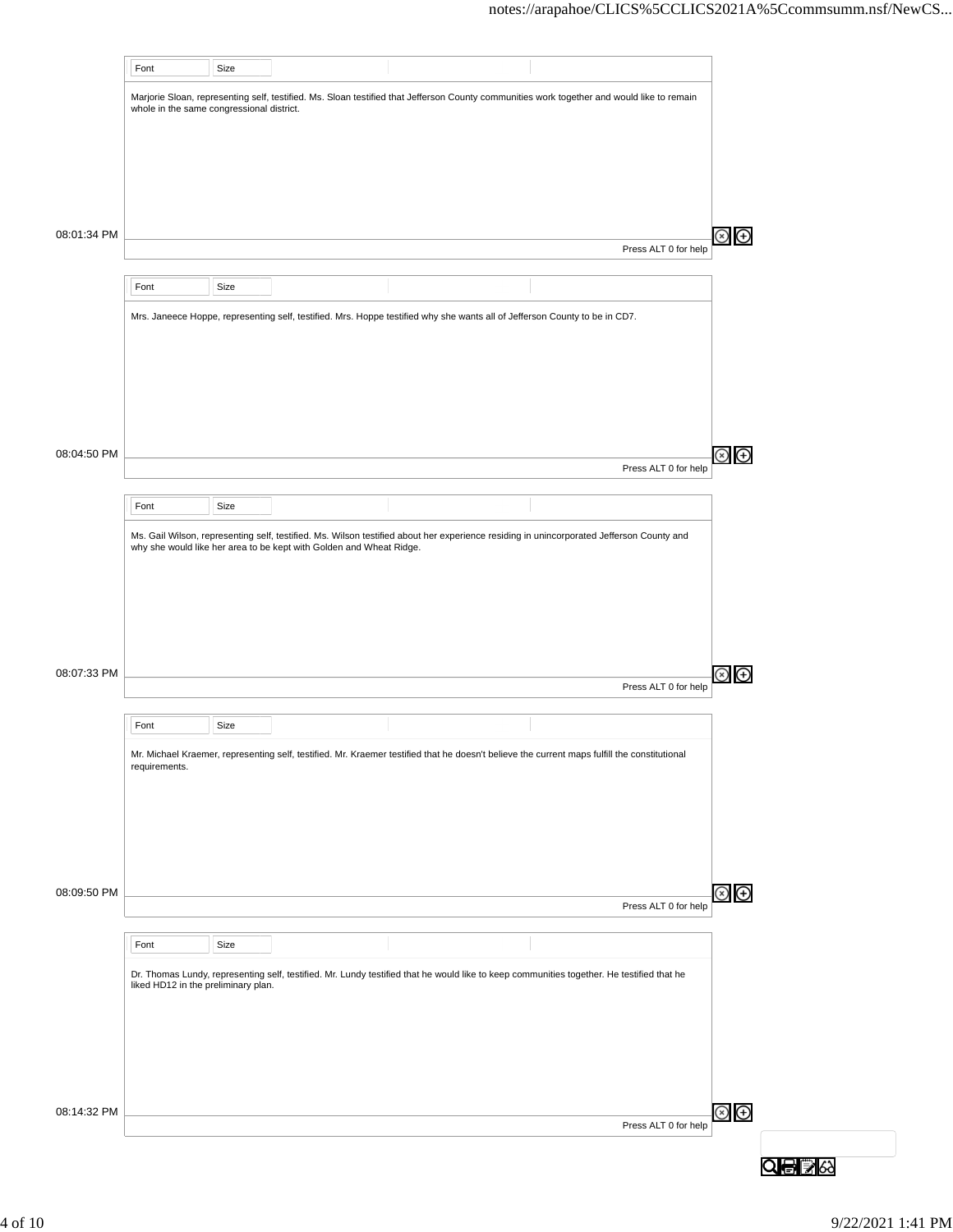|             | Font                                                 | Size |                                                                                                                                                                                                                                                                                       |  |                      |
|-------------|------------------------------------------------------|------|---------------------------------------------------------------------------------------------------------------------------------------------------------------------------------------------------------------------------------------------------------------------------------------|--|----------------------|
|             | does not believe they should be districted together. |      | Samantha Walsh, representing self, testified. Ms. Walsh discussed the differences between Douglas and Jefferson Counties and why she                                                                                                                                                  |  |                      |
|             |                                                      |      |                                                                                                                                                                                                                                                                                       |  |                      |
|             |                                                      |      |                                                                                                                                                                                                                                                                                       |  |                      |
|             |                                                      |      |                                                                                                                                                                                                                                                                                       |  |                      |
| 08:16:15 PM |                                                      |      |                                                                                                                                                                                                                                                                                       |  |                      |
|             |                                                      |      |                                                                                                                                                                                                                                                                                       |  | Press ALT 0 for help |
|             | Font                                                 | Size |                                                                                                                                                                                                                                                                                       |  |                      |
|             |                                                      |      | Mrs. Denise Mund, representing self, testified. Mrs. Mund testified that she like CD7 and the line between it and CD8. She doesn't believe<br>there is a connection between the congressional district and school district lines. She would also like SD27 to be in Jefferson County. |  |                      |
|             |                                                      |      |                                                                                                                                                                                                                                                                                       |  |                      |
|             |                                                      |      |                                                                                                                                                                                                                                                                                       |  |                      |
|             |                                                      |      |                                                                                                                                                                                                                                                                                       |  |                      |
|             |                                                      |      |                                                                                                                                                                                                                                                                                       |  |                      |
| 08:20:19 PM |                                                      |      |                                                                                                                                                                                                                                                                                       |  | Press ALT 0 for help |
|             | Font                                                 | Size |                                                                                                                                                                                                                                                                                       |  |                      |
|             |                                                      |      | Mr. Weston Imer, representing self, testified. Mr. Imer testified that CD7 is competitive and would like commissioners to ignore school                                                                                                                                               |  |                      |
|             |                                                      |      | district comments and keep Jefferson COunty in the two congressional districts.                                                                                                                                                                                                       |  |                      |
|             |                                                      |      |                                                                                                                                                                                                                                                                                       |  |                      |
|             |                                                      |      |                                                                                                                                                                                                                                                                                       |  |                      |
|             |                                                      |      |                                                                                                                                                                                                                                                                                       |  |                      |
| 08:23:28 PM |                                                      |      |                                                                                                                                                                                                                                                                                       |  |                      |
|             |                                                      |      |                                                                                                                                                                                                                                                                                       |  | Press ALT 0 for help |
|             | Font                                                 | Size |                                                                                                                                                                                                                                                                                       |  |                      |
|             |                                                      |      | Christopher Hicks, representing self, testified. Mr. Hicks testified that he would like the commissioners to be firm, fair, and consistent.                                                                                                                                           |  |                      |
|             |                                                      |      |                                                                                                                                                                                                                                                                                       |  |                      |
|             |                                                      |      |                                                                                                                                                                                                                                                                                       |  |                      |
|             |                                                      |      |                                                                                                                                                                                                                                                                                       |  |                      |
|             |                                                      |      |                                                                                                                                                                                                                                                                                       |  |                      |
| 08:28:16 PM |                                                      |      |                                                                                                                                                                                                                                                                                       |  | Press ALT 0 for help |
|             |                                                      |      |                                                                                                                                                                                                                                                                                       |  |                      |
|             |                                                      |      |                                                                                                                                                                                                                                                                                       |  |                      |
|             | Font                                                 | Size |                                                                                                                                                                                                                                                                                       |  |                      |
|             | problem being with them.                             |      | Mike Sonner, representing self, testified. Mr. Sonner testified that he'd like to see things change in his community and wouldn't have a                                                                                                                                              |  |                      |
|             |                                                      |      |                                                                                                                                                                                                                                                                                       |  |                      |
|             |                                                      |      |                                                                                                                                                                                                                                                                                       |  |                      |
|             |                                                      |      |                                                                                                                                                                                                                                                                                       |  |                      |
| 08:29:26 PM |                                                      |      |                                                                                                                                                                                                                                                                                       |  |                      |
|             |                                                      |      |                                                                                                                                                                                                                                                                                       |  | Press ALT 0 for help |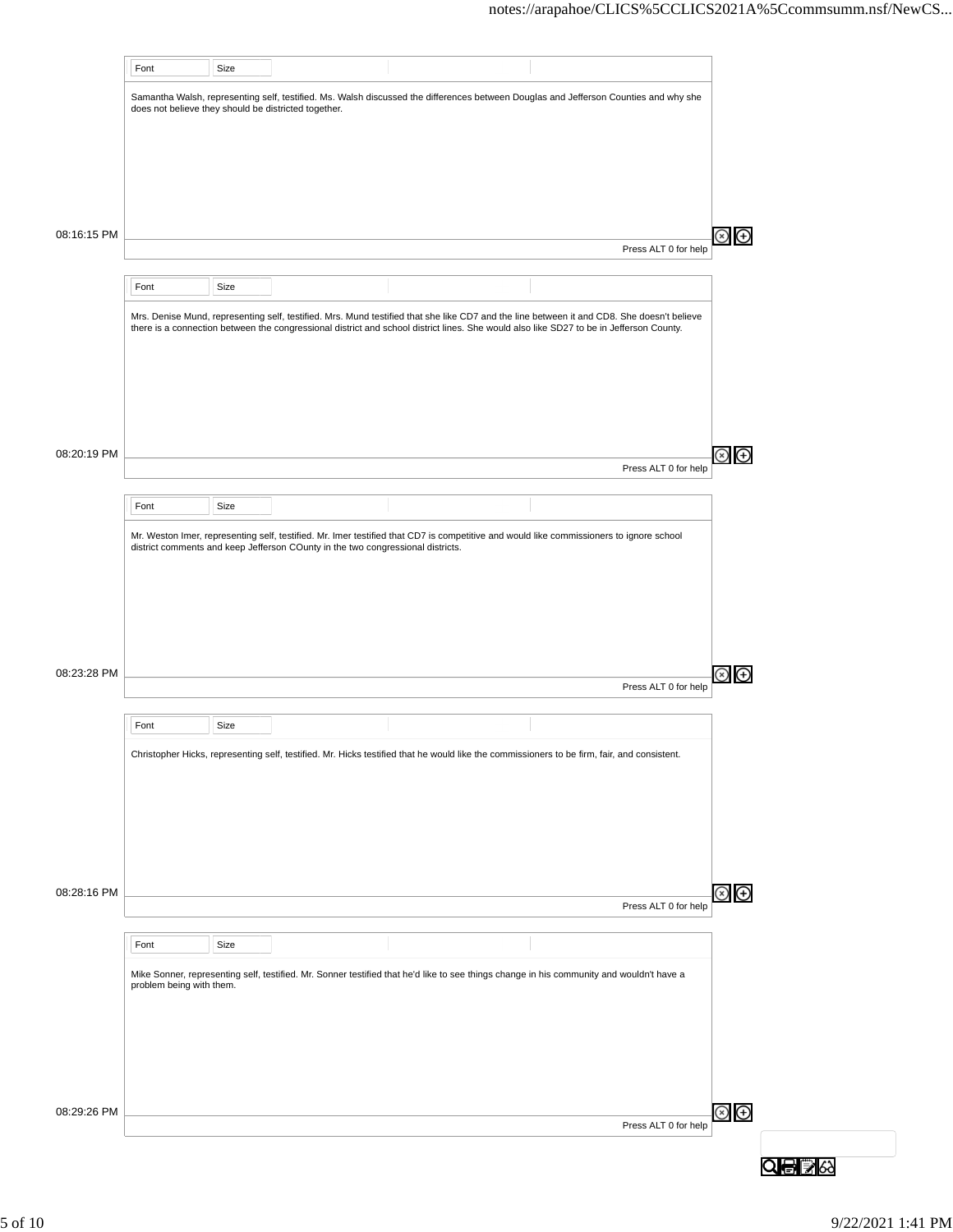|             | Font                                       | Size |                                                                            |                                                                                                                                         |                      |                         |  |
|-------------|--------------------------------------------|------|----------------------------------------------------------------------------|-----------------------------------------------------------------------------------------------------------------------------------------|----------------------|-------------------------|--|
|             |                                            |      | interest. He'd like HD22 and HD23 to be districted as a suburban district. | Jerry Clayton, representing self, testified. Mr. Clayton testified that he believes competitiveness should also consider communities of |                      |                         |  |
|             |                                            |      |                                                                            |                                                                                                                                         |                      |                         |  |
|             |                                            |      |                                                                            |                                                                                                                                         |                      |                         |  |
| 08:30:48 PM |                                            |      |                                                                            |                                                                                                                                         |                      | $\circledcirc$ $\oplus$ |  |
|             |                                            |      |                                                                            |                                                                                                                                         | Press ALT 0 for help |                         |  |
|             | Font                                       | Size |                                                                            |                                                                                                                                         |                      |                         |  |
|             | communities due to incompatible interests. |      |                                                                            | Dede Wagner, representing self, testified. Ms. Wagner testified that she doesn't believe Louisville should be districted with mountain  |                      |                         |  |
|             |                                            |      |                                                                            |                                                                                                                                         |                      |                         |  |
|             |                                            |      |                                                                            |                                                                                                                                         |                      |                         |  |
|             |                                            |      |                                                                            |                                                                                                                                         |                      |                         |  |
| 08:33:17 PM |                                            |      |                                                                            |                                                                                                                                         | Press ALT 0 for help | $\circledcirc$          |  |
|             | Font                                       | Size |                                                                            |                                                                                                                                         |                      |                         |  |
|             |                                            |      |                                                                            | Bob Singleton, representing self, testified. Mr. Singleton asked commissioners to make as many soft changes as possible.                |                      |                         |  |
|             |                                            |      |                                                                            |                                                                                                                                         |                      |                         |  |
|             |                                            |      |                                                                            |                                                                                                                                         |                      |                         |  |
|             |                                            |      |                                                                            |                                                                                                                                         |                      |                         |  |
| 08:44:03 PM |                                            |      |                                                                            |                                                                                                                                         | Press ALT 0 for help | $\circledast$           |  |
|             | Font                                       | Size |                                                                            |                                                                                                                                         |                      |                         |  |
|             | grouped together.                          |      |                                                                            | Diane Borden, representing self, testified. Ms. Borden testified about HD24 and would like it to be reworked with common interests      |                      |                         |  |
|             |                                            |      |                                                                            |                                                                                                                                         |                      |                         |  |
|             |                                            |      |                                                                            |                                                                                                                                         |                      |                         |  |
|             |                                            |      |                                                                            |                                                                                                                                         |                      |                         |  |
| 08:44:31 PM |                                            |      |                                                                            |                                                                                                                                         | Press ALT 0 for help | $\circledast$           |  |
|             | Font                                       | Size |                                                                            |                                                                                                                                         |                      |                         |  |
|             |                                            |      |                                                                            | Dirk Freeman, representing self, testified. Mr. Freeman testified that he believes the proposed CD7 makes the map competitive.          |                      |                         |  |
|             |                                            |      |                                                                            |                                                                                                                                         |                      |                         |  |
|             |                                            |      |                                                                            |                                                                                                                                         |                      |                         |  |
|             |                                            |      |                                                                            |                                                                                                                                         |                      |                         |  |
| 08:47:03 PM |                                            |      |                                                                            |                                                                                                                                         | Press ALT 0 for help | $\circledcirc$          |  |
|             |                                            |      |                                                                            |                                                                                                                                         |                      |                         |  |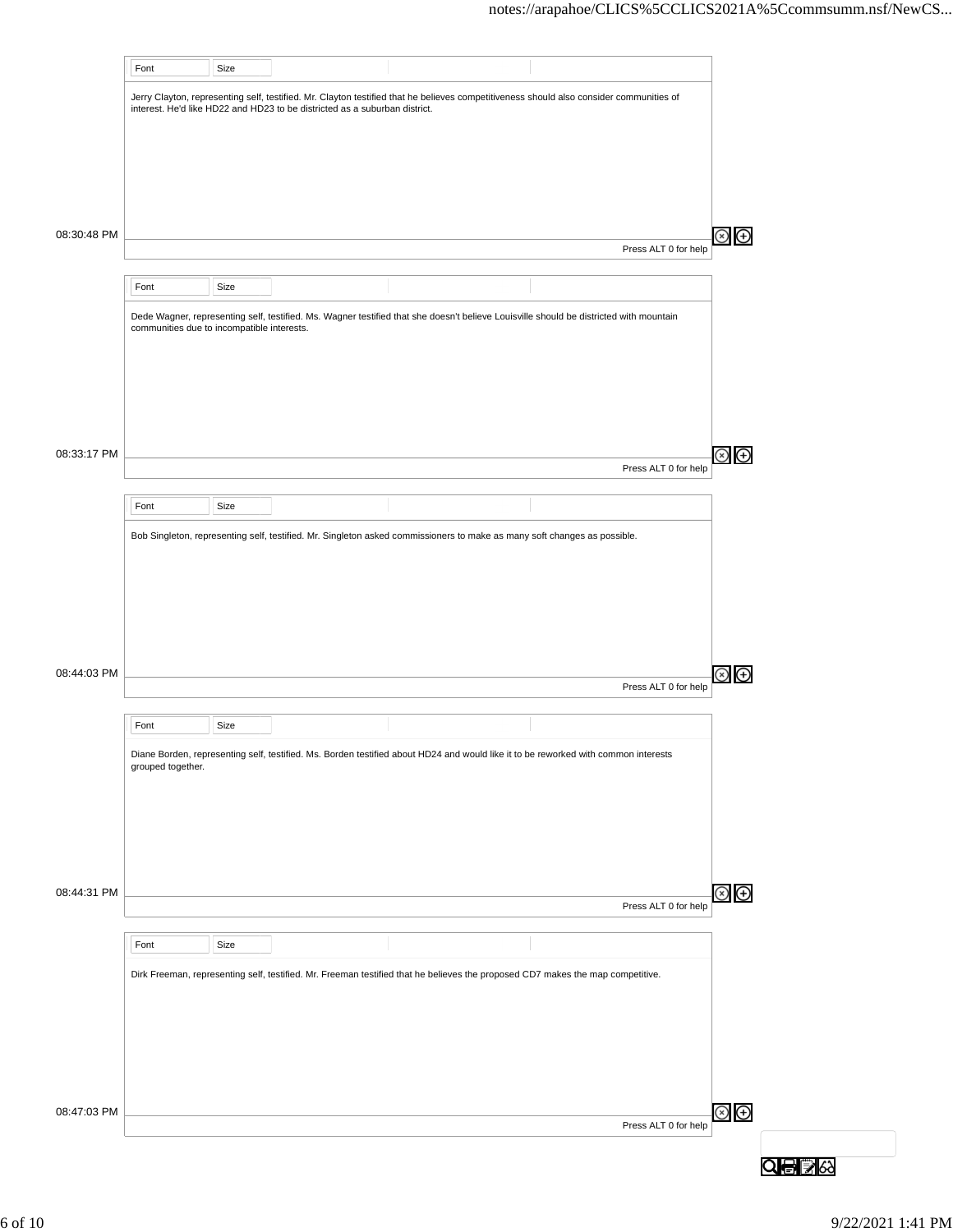|             | Font                                           | Size |                                                                                                                                                 |                      |
|-------------|------------------------------------------------|------|-------------------------------------------------------------------------------------------------------------------------------------------------|----------------------|
|             |                                                |      | Mr. Ray Goodhart, representing self, testified. Mr. Goodhart testified about Gerrymandering and his opinions on how Jefferson County,           |                      |
|             | Golden, and other communities have been split. |      |                                                                                                                                                 |                      |
|             |                                                |      |                                                                                                                                                 |                      |
|             |                                                |      |                                                                                                                                                 |                      |
|             |                                                |      |                                                                                                                                                 |                      |
| 08:49:48 PM |                                                |      |                                                                                                                                                 |                      |
|             |                                                |      |                                                                                                                                                 | Press ALT 0 for help |
|             | Font                                           | Size |                                                                                                                                                 |                      |
|             |                                                |      |                                                                                                                                                 |                      |
|             | much better than the previous maps.            |      | Fred Clifford, representing self, testified. Mr. Clifford testified that he'd like the maps to be fair and he believes the preliminary maps are |                      |
|             |                                                |      |                                                                                                                                                 |                      |
|             |                                                |      |                                                                                                                                                 |                      |
|             |                                                |      |                                                                                                                                                 |                      |
|             |                                                |      |                                                                                                                                                 |                      |
| 08:52:59 PM |                                                |      |                                                                                                                                                 |                      |
|             |                                                |      |                                                                                                                                                 | Press ALT 0 for help |
|             | Font                                           | Size |                                                                                                                                                 |                      |
|             |                                                |      | Mr. Ben Ochoa, representing self, testified. Mr. Ochoa testified that all of Jefferson County should be in CD7 and Douglas County should        |                      |
|             | be separate.                                   |      |                                                                                                                                                 |                      |
|             |                                                |      |                                                                                                                                                 |                      |
|             |                                                |      |                                                                                                                                                 |                      |
|             |                                                |      |                                                                                                                                                 |                      |
|             |                                                |      |                                                                                                                                                 |                      |
| 08:56:15 PM |                                                |      |                                                                                                                                                 | Press ALT 0 for help |
|             |                                                |      |                                                                                                                                                 |                      |
|             | Font                                           | Size |                                                                                                                                                 |                      |
|             | same congressional district.                   |      | Mrs. Val Nosler Beck, representing self, testified that Golden shares resources with Wheat Ridge and Arvada and should stay within the          |                      |
|             |                                                |      |                                                                                                                                                 |                      |
|             |                                                |      |                                                                                                                                                 |                      |
|             |                                                |      |                                                                                                                                                 |                      |
|             |                                                |      |                                                                                                                                                 |                      |
| 08:57:15 PM |                                                |      |                                                                                                                                                 |                      |
|             |                                                |      |                                                                                                                                                 | Press ALT 0 for help |
|             |                                                |      |                                                                                                                                                 |                      |
|             |                                                |      |                                                                                                                                                 |                      |
|             | Font                                           | Size |                                                                                                                                                 |                      |
|             | arts and humanities, schools, and broadband.   |      | Mr. Ken Fellman, representing self, testified about congressional districts and communities of interest in geographical areas. He discussed     |                      |
|             |                                                |      |                                                                                                                                                 |                      |
|             |                                                |      |                                                                                                                                                 |                      |
|             |                                                |      |                                                                                                                                                 |                      |
|             |                                                |      |                                                                                                                                                 |                      |
| 09:02:37 PM |                                                |      |                                                                                                                                                 |                      |
|             |                                                |      |                                                                                                                                                 | Press ALT 0 for help |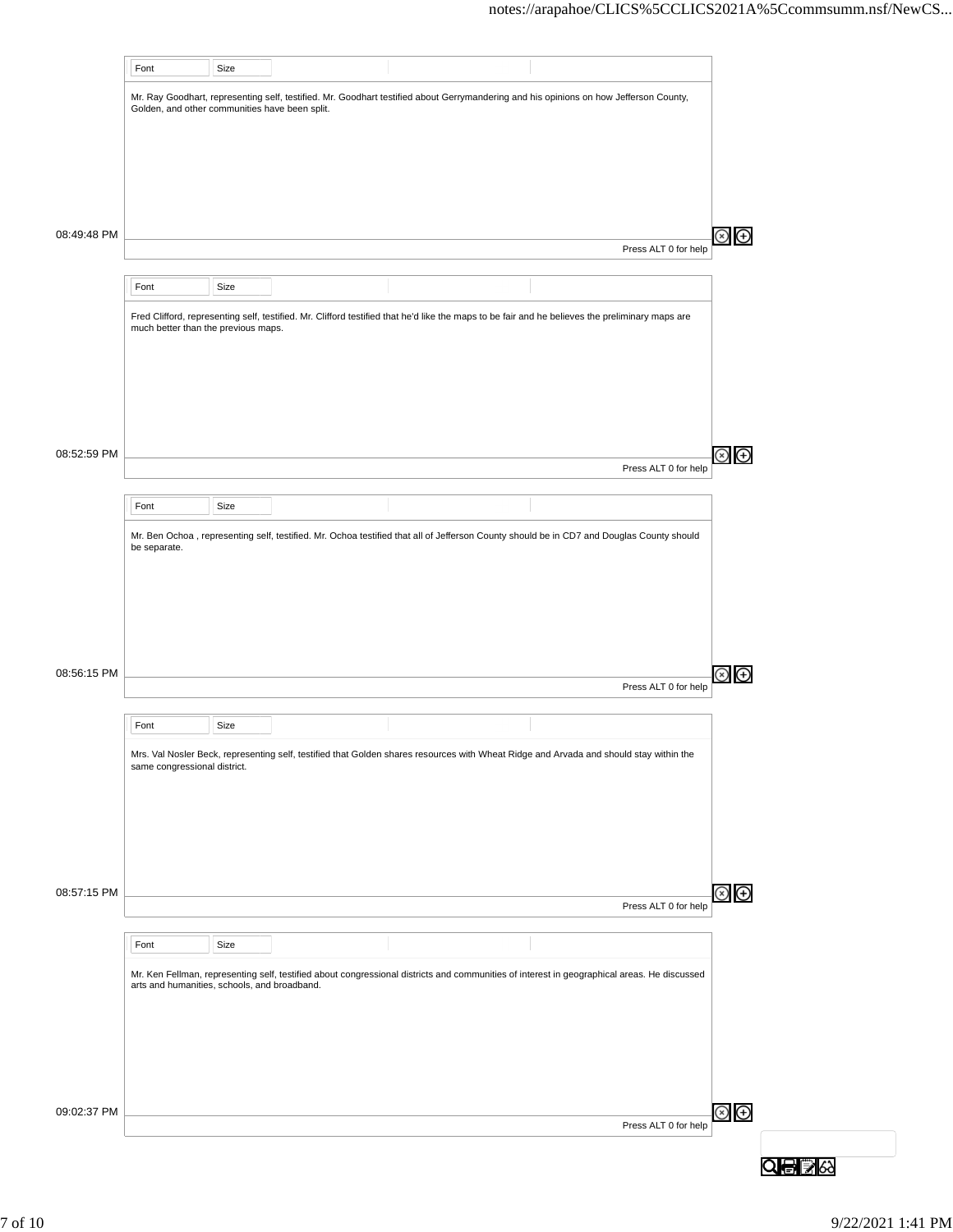|             | Font                           | Size |                                                                |                                                                                                                                             |                      |
|-------------|--------------------------------|------|----------------------------------------------------------------|---------------------------------------------------------------------------------------------------------------------------------------------|----------------------|
|             | interest.                      |      |                                                                | Paul Sutton, representing self, testified. Mr. Sutton testified about how competitiveness should override communities of                    |                      |
|             |                                |      |                                                                |                                                                                                                                             |                      |
|             |                                |      |                                                                |                                                                                                                                             |                      |
| 09:08:12 PM |                                |      |                                                                |                                                                                                                                             | Press ALT 0 for help |
|             |                                |      |                                                                |                                                                                                                                             |                      |
|             | Font                           | Size |                                                                |                                                                                                                                             |                      |
|             |                                |      | their own separate from Golden so their issues aren't diluted. | Mr. James Dickson, representing self, testified. Mr. Dickson testified that unincorporated Jefferson County should have a house district of |                      |
| 09:12:28 PM |                                |      |                                                                |                                                                                                                                             |                      |
|             |                                |      |                                                                |                                                                                                                                             | Press ALT 0 for help |
|             | Font                           | Size |                                                                |                                                                                                                                             |                      |
| 09:17:53 PM |                                |      |                                                                |                                                                                                                                             | Press ALT 0 for help |
|             | Font                           | Size |                                                                |                                                                                                                                             |                      |
|             | districts rather than three.   |      |                                                                | Mrs. Shirley Seitz, representing self, testified. Ms. Seitz testified that she wants Lakewood to be united and only split into two house    |                      |
| 09:21:54 PM |                                |      |                                                                |                                                                                                                                             | Press ALT 0 for help |
|             |                                |      |                                                                |                                                                                                                                             |                      |
|             | Font                           | Size |                                                                |                                                                                                                                             |                      |
| 09:25:43 PM | more than two house districts. |      |                                                                | Mr. Rick Enstrom, representing self, testified. Mr. Enstrom testified that Lakewood should remain whole and should be divided into no       |                      |
|             |                                |      |                                                                |                                                                                                                                             | Press ALT 0 for help |
|             |                                |      |                                                                |                                                                                                                                             |                      |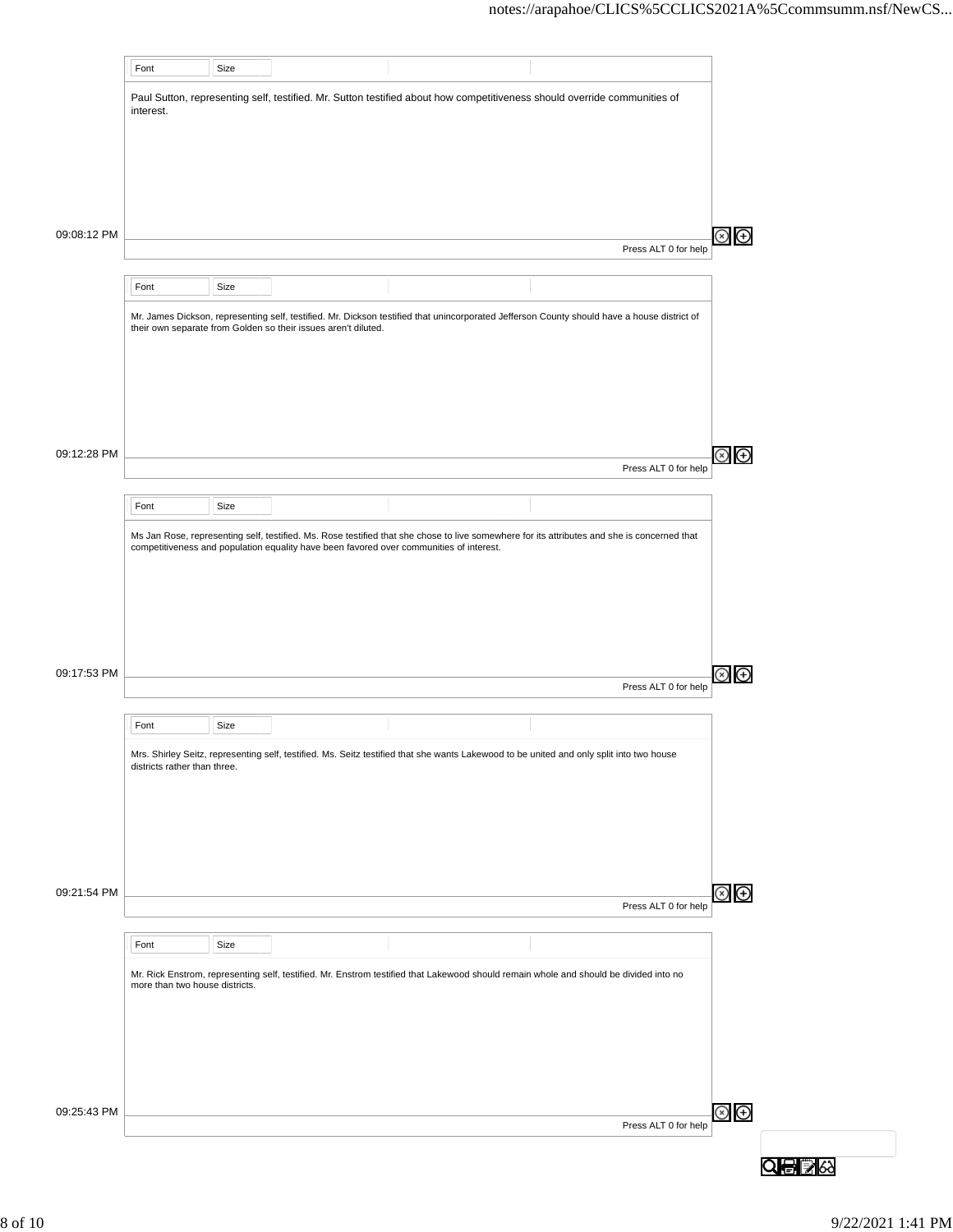|             | Font                                     | Size |                                                                                |                                                                                                                                                |                      |               |
|-------------|------------------------------------------|------|--------------------------------------------------------------------------------|------------------------------------------------------------------------------------------------------------------------------------------------|----------------------|---------------|
|             | to be drawn by neighborhood.             |      |                                                                                | Mr. Jim Everson, representing self, testified. Mr. Everson testified that neighborhoods aren't political boundaries and he urged for districts |                      |               |
|             |                                          |      |                                                                                |                                                                                                                                                |                      |               |
|             |                                          |      |                                                                                |                                                                                                                                                |                      |               |
|             |                                          |      |                                                                                |                                                                                                                                                |                      |               |
| 09:30:39 PM |                                          |      |                                                                                |                                                                                                                                                |                      | Θ             |
|             |                                          |      |                                                                                |                                                                                                                                                | Press ALT 0 for help |               |
|             | Font                                     | Size |                                                                                |                                                                                                                                                |                      |               |
|             |                                          |      | in CD3 and testified about the ways he feels they are part of the Front Range. | Randall Wheelock, representing Clear Creek County, testified. Mr. Wheelock testified that Clear Creek County shouldn't be                      |                      |               |
|             |                                          |      |                                                                                |                                                                                                                                                |                      |               |
|             |                                          |      |                                                                                |                                                                                                                                                |                      |               |
|             |                                          |      |                                                                                |                                                                                                                                                |                      |               |
|             |                                          |      |                                                                                |                                                                                                                                                |                      |               |
| 09:32:03 PM |                                          |      |                                                                                |                                                                                                                                                | Press ALT 0 for help | $\bigoplus$   |
|             | Font                                     | Size |                                                                                |                                                                                                                                                |                      |               |
|             |                                          |      |                                                                                |                                                                                                                                                |                      |               |
|             | she believes that they should be united. |      |                                                                                | Susan Martinez Glass, representing self, testified. Ms. Martinez Glass testified that they have common interests in Jefferson County and       |                      |               |
|             |                                          |      |                                                                                |                                                                                                                                                |                      |               |
|             |                                          |      |                                                                                |                                                                                                                                                |                      |               |
|             |                                          |      |                                                                                |                                                                                                                                                |                      |               |
| 09:37:57 PM |                                          |      |                                                                                |                                                                                                                                                |                      | $\bigoplus$   |
|             |                                          |      |                                                                                |                                                                                                                                                | Press ALT 0 for help |               |
|             | Font                                     | Size |                                                                                |                                                                                                                                                |                      |               |
|             | often is used in rural areas.            |      |                                                                                | Peter Wagner, representing self, testified. Mr. Wagner testified that competitiveness is often favored over communities of interest, but it    |                      |               |
|             |                                          |      |                                                                                |                                                                                                                                                |                      |               |
|             |                                          |      |                                                                                |                                                                                                                                                |                      |               |
|             |                                          |      |                                                                                |                                                                                                                                                |                      |               |
|             |                                          |      |                                                                                |                                                                                                                                                |                      |               |
| 09:44:46 PM |                                          |      |                                                                                |                                                                                                                                                | Press ALT 0 for help | $\circledast$ |
|             | Font                                     | Size |                                                                                |                                                                                                                                                |                      |               |
|             |                                          |      |                                                                                | Elmer Dudden, representing self, testified. Mr. Dudden testified that he believes that the preliminary maps were drawn fairly. Mr. Dudden      |                      |               |
|             |                                          |      | discussed the population challenges that come with redistricting.              |                                                                                                                                                |                      |               |
|             |                                          |      |                                                                                |                                                                                                                                                |                      |               |
|             |                                          |      |                                                                                |                                                                                                                                                |                      |               |
|             |                                          |      |                                                                                |                                                                                                                                                |                      |               |
| 09:48:16 PM |                                          |      |                                                                                |                                                                                                                                                |                      | $\circledast$ |
|             |                                          |      |                                                                                |                                                                                                                                                | Press ALT 0 for help |               |
|             |                                          |      |                                                                                |                                                                                                                                                |                      |               |